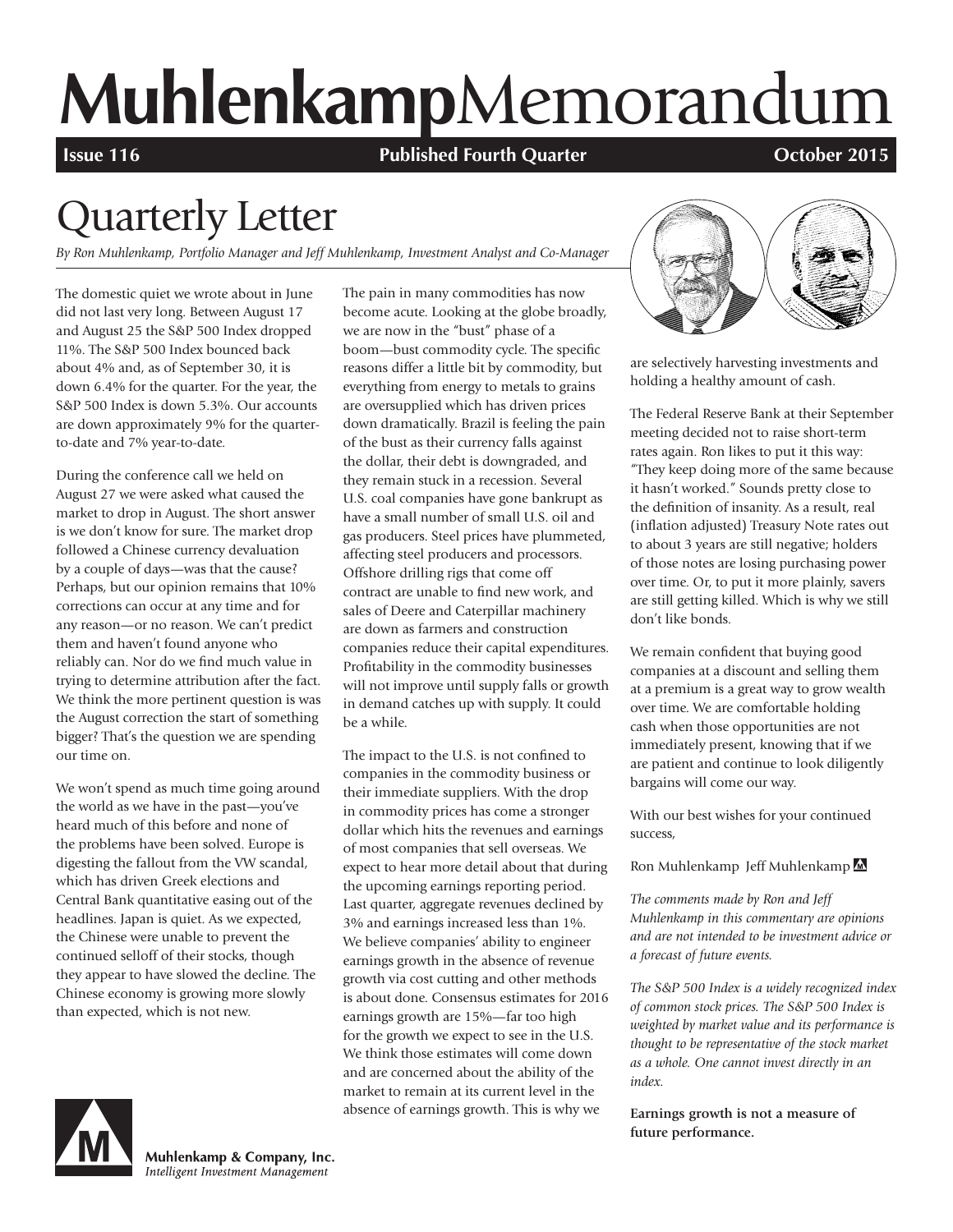### Monitoring Economies around the Globe

*During our August 27, 2015 conference call, Tony Muhlenkamp, President, and Jeff Muhlenkamp, Investment Analyst and Co-Manager, discussed what's been going on this past quarter in the U.S. and abroad.*

*Jeff talks about Japan's quantitative easing, Greece's debt problem, China's growth challenges, and price changes in crude oil and other commodities. He also shares his thoughts on ETF's, earnings of U.S. companies, and the value of the U.S. dollar. Visit our website at www.muhlenkamp.com for an archive of our August 27, 2015 conference call, where an audio recording is available, as well as a printable PDF of the amended transcription.* 

#### *Following are some excerpts:*

#### **Implications of Crude Oil Pricing**

**Jeff Muhlenkamp:** About a year and a half ago, crude oil, which had been at \$100 [per barrel], started declining; it dropped all the

**2** way to \$40 [per barrel] by about January of this year. It moved back up to \$60 a barrel by, call it May, and it's back at \$40 a barrel. Oil and the decline in energy prices have continued to be a significant event on a global basis. Part of the reason is because that is one of the ways that the United States gets dollars overseas to be used for international trade…it's the international currency. China buys oil in dollars, China buys copper in dollars, and everybody buys iron ore internationally in dollars. So dollars are important to the world economy. The fact that the price of a barrel of crude has dropped is a benefit, of course, to everybody who consumes oil, but it reduces the revenue stream of everybody who produces oil. If that oil producer has debts in dollars, now he's got a problem. If he had borrowed in dollars to match his revenues in dollars, his revenues just got cut in half—and that may give him, depending on how long it lasts, a real problem paying off his dollar debt. That's something that is creeping back into the market's awareness I believe.

The first drop [in the price of oil] to \$40 got everybody's attention. The bounce to \$60, everybody kind of breathed a sigh of relief. I think conventional wisdom is that long-term oil prices are \$70 or \$80, but now that it's back at \$40, I think everybody is

rethinking that assumption, asking, "What if oil is \$40 long term… what if oil is \$50 long term…what does that mean? What does that mean to my company? What does that mean to the sustainability of some debts? How does that rearrange the picture?" To a degree, that's been driven by domestic oil production. Certainly the U.S. is a much

bigger producer of oil than we were five years ago. To a degree, that's been driven by a willingness of Saudi Arabia to produce, regardless of the consequences to the price. About Thanksgiving last year, Saudi Arabia announced that they were not going to cut back production to maintain pricing power, and they have not come off that. It's not just a U.S. story, it's also at least half driven by what Saudi Arabia's doing and we don't see any—I hesitate to try and predict a change in that, but it's meaningful and it's making a difference around the world in a number of ways.

#### **China's Growth Challenges**

**Jeff Muhlenkamp:** China had been one of the last places where there was strong growth in the world. I distinctly remember three or four years ago during some of the quarterly conference calls, listening to some industrial companies…paint companies, auto parts manufacturers—these kind of companies…and they were all talking at the time that there was no growth in the U.S. They had adequate capacity, they had plenty of stores, and they had plenty of plants in the U.S. They were not putting any more capital into the U.S., but China—China was where the growth was. And they're going to open up a store, and they're going to open up a plant, and they're going to expand and that's where the capital expenditures were going. That's where the expansion you know they were all interested in growing their company—and they asked, "Where can we grow? Where is there a demand for our product?"

**Tony Muhlenkamp:** And the one place to go is China.

Jeff Muhlenkamp: Three or four years later, about the time you would expect all those things to come online and start

working,China isn't growing as much as people had expected. It will be interesting to see if those same companies start writing off the value of assets…start talking about disappointment in China. Certainly, they've been talking about reduced revenue because of the strong dollar. So what's going on in China is having a number of impacts on the globe. I'm not sure the coincidence between what's going on in China and the 10% drop we've had in the last 10 market days or so in the U.S. is very close. (Reminder: Conference Call took place on August 27, 2015.) I'm not sure it's as causal as people think, but it's certainly coincident.

*To learn more, please visit our website to view an archive of the August 27 conference call.*